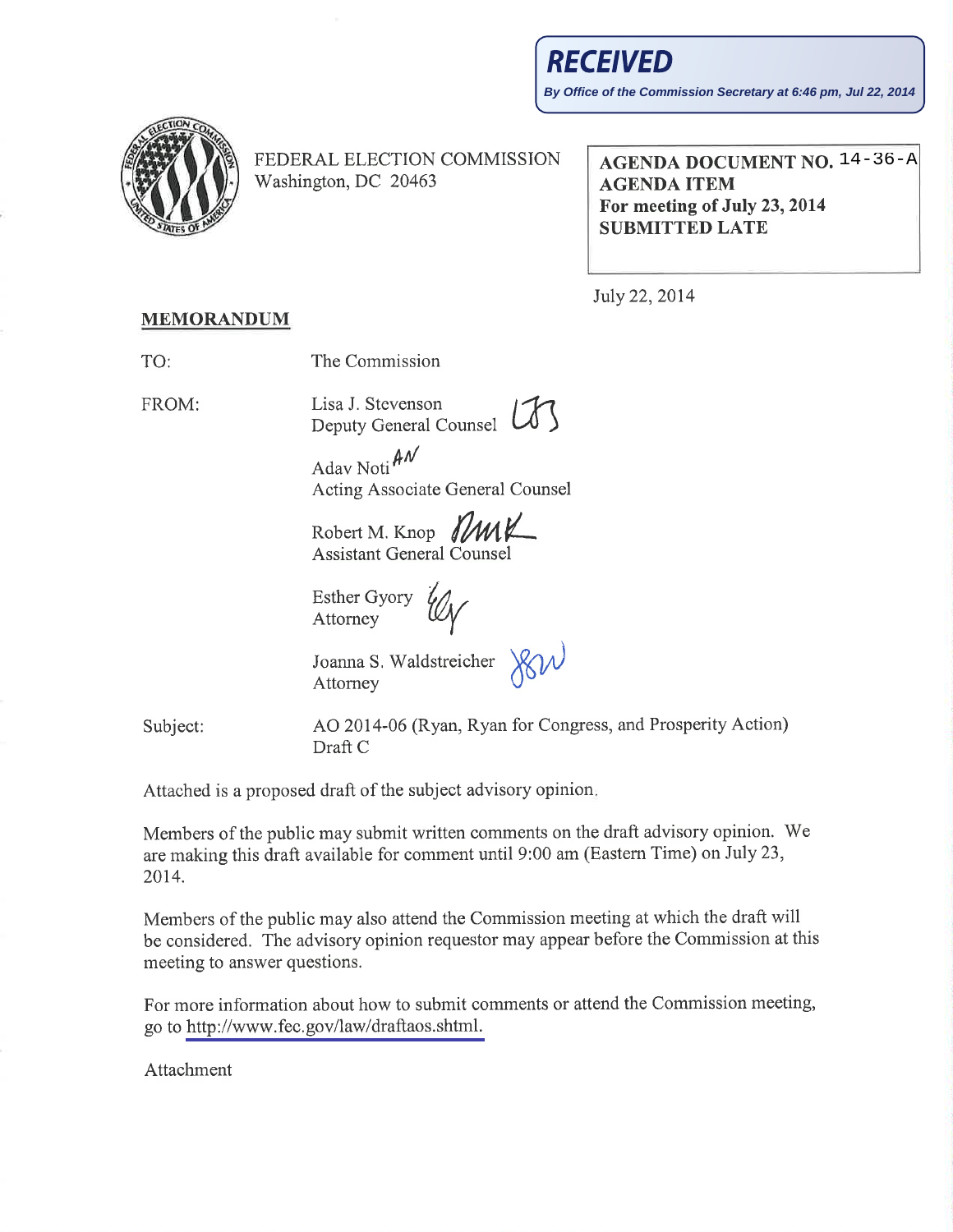| $\mathbf{1}$          | <b>ADVISORY OPINION 2014-06</b>                                                                  |
|-----------------------|--------------------------------------------------------------------------------------------------|
| $\boldsymbol{2}$<br>3 | <b>DRAFT C</b><br>Timothy E. Kronquist, Esq.                                                     |
| $\overline{4}$        | Michael Bayes, Esq.                                                                              |
| 5                     | Holtzman Vogel Josefiak PLLC                                                                     |
| 6                     | 45 North Hill Drive                                                                              |
| 7<br>$8\,$            | Suite 100<br>Warrenton, VA 20186                                                                 |
| 9                     |                                                                                                  |
| 10                    | Dear Messrs. Kronquist and Bayes:                                                                |
| 11                    | We are responding to your advisory opinion request on behalf of Representative Paul              |
| 12                    | Ryan, Ryan for Congress, Inc., and Prosperity Action, Inc., concerning the application of the    |
| 13                    | Federal Election Campaign Act, 2 U.S.C. §§ 431-57 (the "Act"), and Commission regulations to     |
| 14                    | the publication, promotion, purchase, and distribution of a book authored by Representative      |
| 15                    | Ryan. The Commission concludes that the requestors may engage in the proposed activities in      |
| 16                    | accordance with the requirements described below.                                                |
| 17                    | <b>Background</b>                                                                                |
| 18                    | The facts presented in this advisory opinion are based on your letter received on June 30,       |
| 19                    | 2014.                                                                                            |
| 20                    | Representative Ryan is a member of the U.S. House of Representatives representing the            |
| 21                    | First Congressional District of Wisconsin, and he is a candidate for re-election to the House of |
| 22                    | Representatives. Ryan for Congress is Representative Ryan's principal campaign committee.        |
| 23                    | Prosperity Action is a leadership PAC sponsored by Representative Ryan.                          |
| 24                    | In August 2014, Grand Central Publishing (the "Publisher"), a division of the                    |
| 25                    | international publishing company Hachette Book Group, will publish a book authored by            |
| 26                    | Representative Ryan entitled <i>The Way Forward</i> . The book will address "the state of the    |
| 27                    | conservative movement in America today, discuss how it contrasts with liberal progressivism,     |
| 28                    | and explain what must be done to save what Representative Ryan refers to as the 'American        |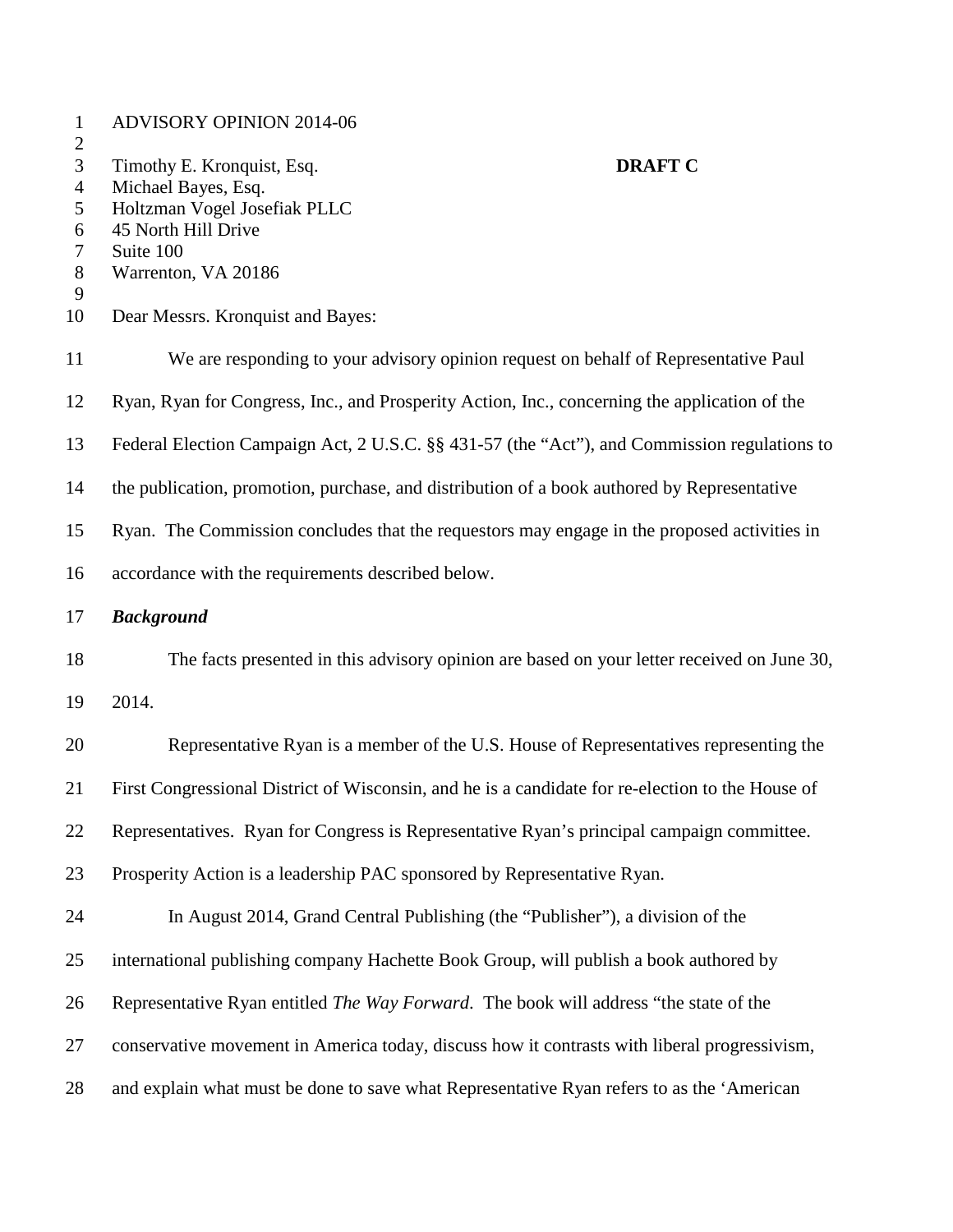Idea.'" Advisory Opinion Request at 2 (June 30, 2014) ("AOR"). The Publisher will promote and market the book through a variety of events in which Representative Ryan will participate, including a promotional bus tour to various cities around the country, book signings, media appearances on national and local television and radio shows, and interviews with print and online media. Although the bus tour will not travel through or stop in Wisconsin, some of the television and radio appearances and print and online media interviews will likely be available within media markets covering Representative Ryan's district. The Publisher intends to pay all costs associated with obtaining and operating the tour bus.

 Representative Ryan's agreement with the Publisher provides for the payment to Representative Ryan of royalties based on what the request describes as an industry-standard percentage of net sales revenue. The request states that there will be no advance payment of royalties to Representative Ryan, in accordance with Rule 25 of the Rules of the House of Representatives. The request also states that all costs incurred by the Publisher in connection with the promotional bus tour will be in accordance with the agreement and the Rules of the House of Representatives, which require that such activities be conducted on the same or equal terms as are made available to other authors who are not Members of Congress.

 Ryan for Congress and Prosperity Action each propose to purchase copies of the book to be distributed solely to their respective supporters and contributors. Both Ryan for Congress and Prosperity Action would purchase the book in bulk directly from the Publisher at the standard discounted bulk rate the Publisher offers, under normal industry practice, to other large purchasers. Neither Ryan for Congress nor Prosperity Action will purchase more books than the number needed to fulfill the purpose of distribution to each entity's supporters and contributors. The Publisher will be instructed to exclude all associated royalties from the bulk purchases by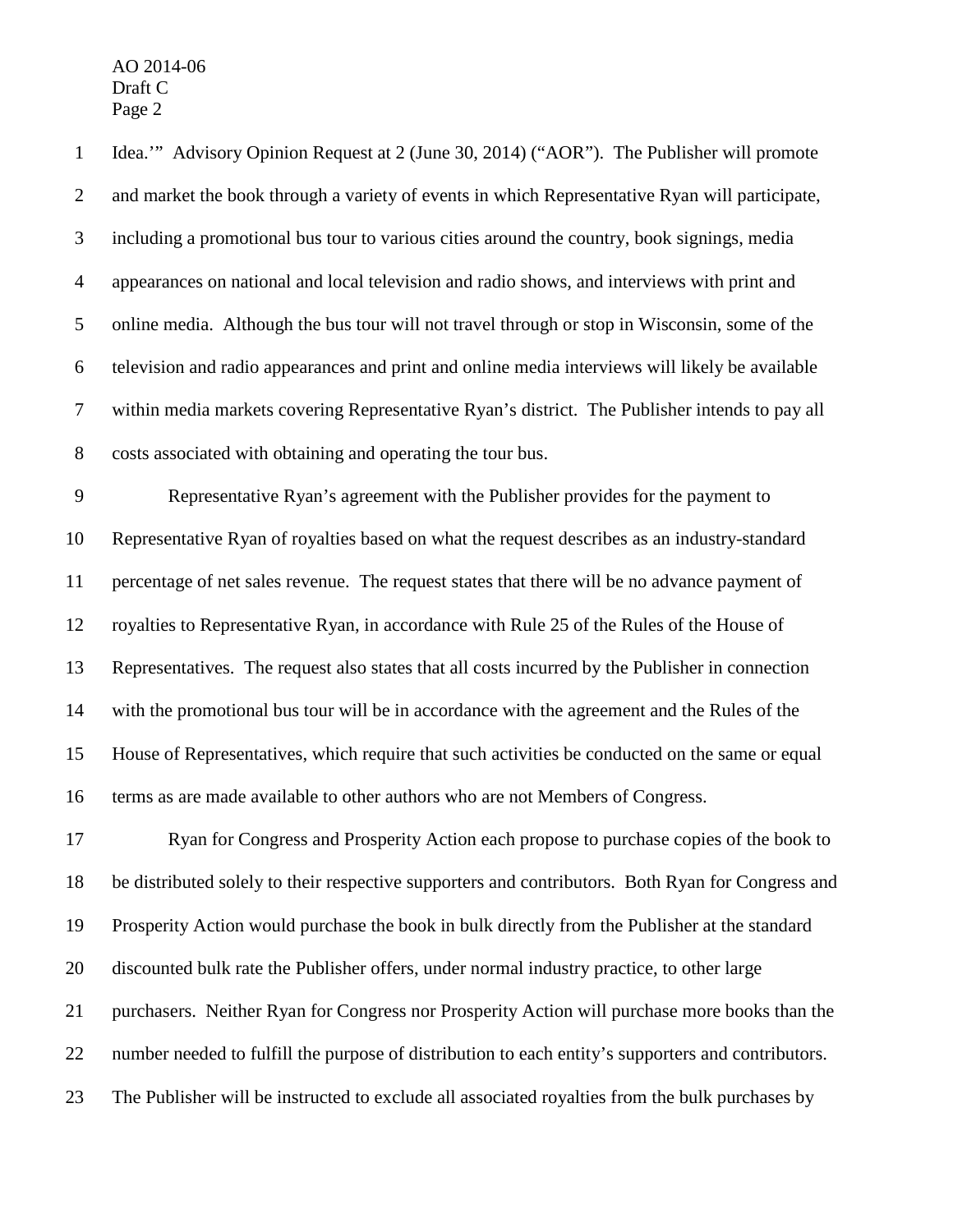both entities from the royalty calculation, and the Publisher will donate any royalties generated 2 by these purchases directly to a section  $501(c)(3)$  charitable organization that is not in any way associated with Representative Ryan or his family.

 Representative Ryan and Ryan for Congress wish to advertise and market the sale of the book in various ways. Ryan for Congress plans to promote the book on its website, which is updated daily. Any references or information related to the Representative's book on this website would be limited to one-to-two sentences in length — including hyperlinks directing readers to the Publisher's website or to an online book seller (such as Amazon.com) — except that Ryan for Congress would like to include on its website longer references to the book if the Act and Commission regulations so permit. Ryan for Congress states that the cost of placing the promotional material on its website would be *de minimis*. Ryan for Congress also plans to promote the book through information and hyperlinks distributed via its social media pages, including Twitter and Facebook. References or information related to the book on social media would include information regarding buying the book or attending book tour events and appearances, and similar promotional content.

 Prosperity Action also wishes to advertise and market the sale of the book on its website and social media pages. Such references to the Representative's book would provide basic information about it and give details regarding purchasing the book or attending book tour events and appearances, and similar promotional content.

 As part of its fundraising appeals and other efforts to advocate Representative Ryan's re- election, Ryan for Congress plans to send to its existing email lists emails that reference the Representative's book. Prosperity Action likewise plans to send to its existing email lists emails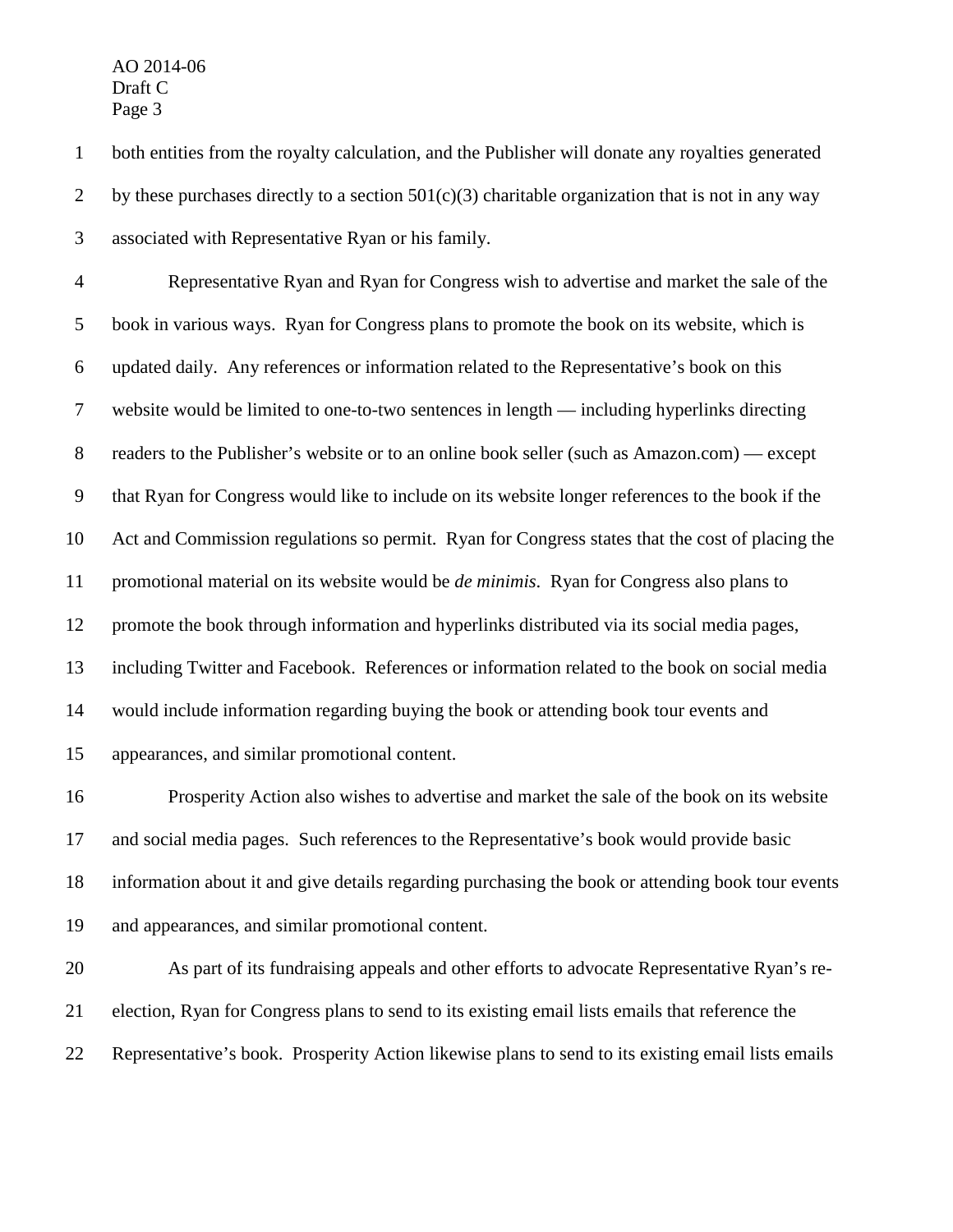that reference the book for fundraising purposes and in the context of other election-related activities for the purpose of influencing one or more elections for federal office.

 Representative Ryan intends to use personal funds to purchase or rent email and mailing lists maintained by both Ryan for Congress and Prosperity Action. Representative Ryan intends to use these lists to promote his book, such as by sending emails announcing its publication. Representative Ryan will enter into separate list rental agreements with Ryan for Congress and Prosperity Action. Each agreement will provide for Representative Ryan to pay the fair market value for renting the lists, as determined by an independent list appraisal. The request further states that the list rental agreements will comply with the requirements set forth in Advisory Opinion 2002-14 (Libertarian National Committee).

*Questions Presented*

*1a. May Ryan for Congress use campaign funds to purchase copies of* The Way Forward

*directly from the Publisher, at the standard discounted bulk rate, for subsequent distribution to* 

*Ryan for Congress supporters and for other campaign-related activities?* 

*1b. Does Ryan for Congress's purchase of books from the Publisher at the standard,* 

*discounted bulk rate result in an in-kind contribution from the Publisher to Ryan for Congress?*

*2a. May Prosperity Action use committee funds to purchase copies of* The Way Forward

*directly from the Publisher, at the standard discounted bulk rate, for subsequent distribution to* 

*Prosperity Action supporters and for other election-related activities?* 

*2b. Does Prosperity Action's purchase of books from the Publisher at the standard,* 

*discounted bulk rate result in an in-kind contribution from the Publisher to Prosperity Action?*

*3. May Ryan for Congress place material promoting* The Way Forward *on its website and* 

*social media pages so long as the cost of doing so is* de minimis*?*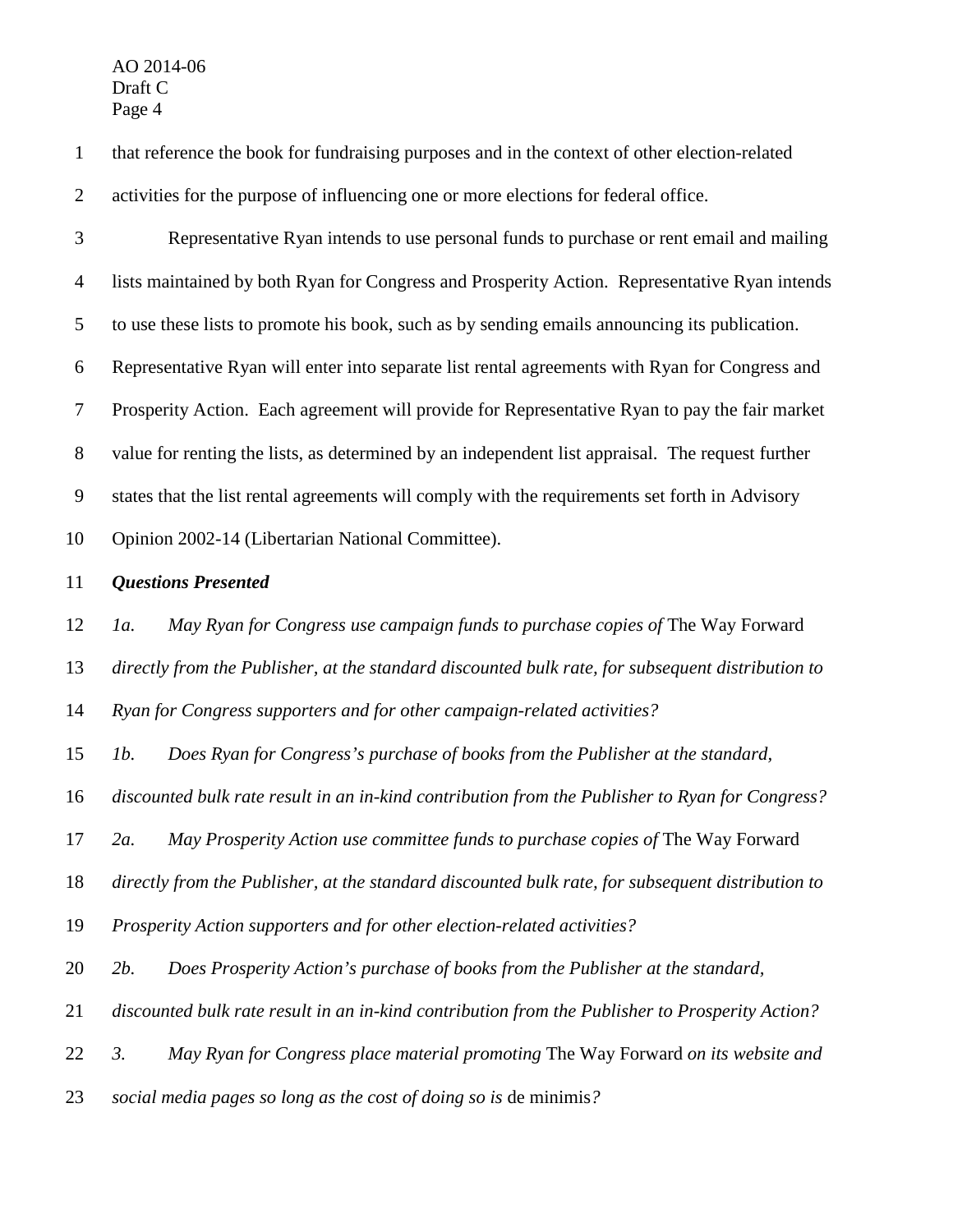*4. May Prosperity Action place material promoting* The Way Forward *on its website and social media pages? 5. May Representative Ryan use the Ryan for Congress and Prosperity Action email and mailing lists to promote the sale of* The Way Forward *if Representative Ryan reimburses each committee for the lists' fair market value based on an independent list appraisal? 6. Are the Publisher's costs and expenses for the publication of Representative Ryan's book covered by the media exemption? 7. Is the Publisher's payment of costs incurred in connection with the promotion of Representative Ryan's book, including a bus tour, covered by the media exemption? 8. Are the Publisher's costs and expenses for the publication and promotion of Representative Ryan's book exempt from the Act's regulation because they are bona fide commercial activity? Legal Analysis and Conclusions 1a. May Ryan for Congress use campaign funds to purchase copies of* The Way Forward *directly from the Publisher, at the standard discounted bulk rate, for subsequent distribution to Ryan for Congress supporters and for other campaign-related activities?*  Yes, Ryan for Congress may use campaign funds to purchase copies of the book from the Publisher at the standard discounted bulk rate for distribution to supporters and for other

campaign-related activities.

 Under the Act and Commission regulations, an authorized committee may spend its funds to finance activities "in connection with the candidate's campaign for federal office." 2 U.S.C. 22 § 439a(a)(1); 11 C.F.R. § 113.2(a) (providing that campaign funds may be used to "defray[]

expenses in connection with a campaign for federal office"). Such spending must not, however,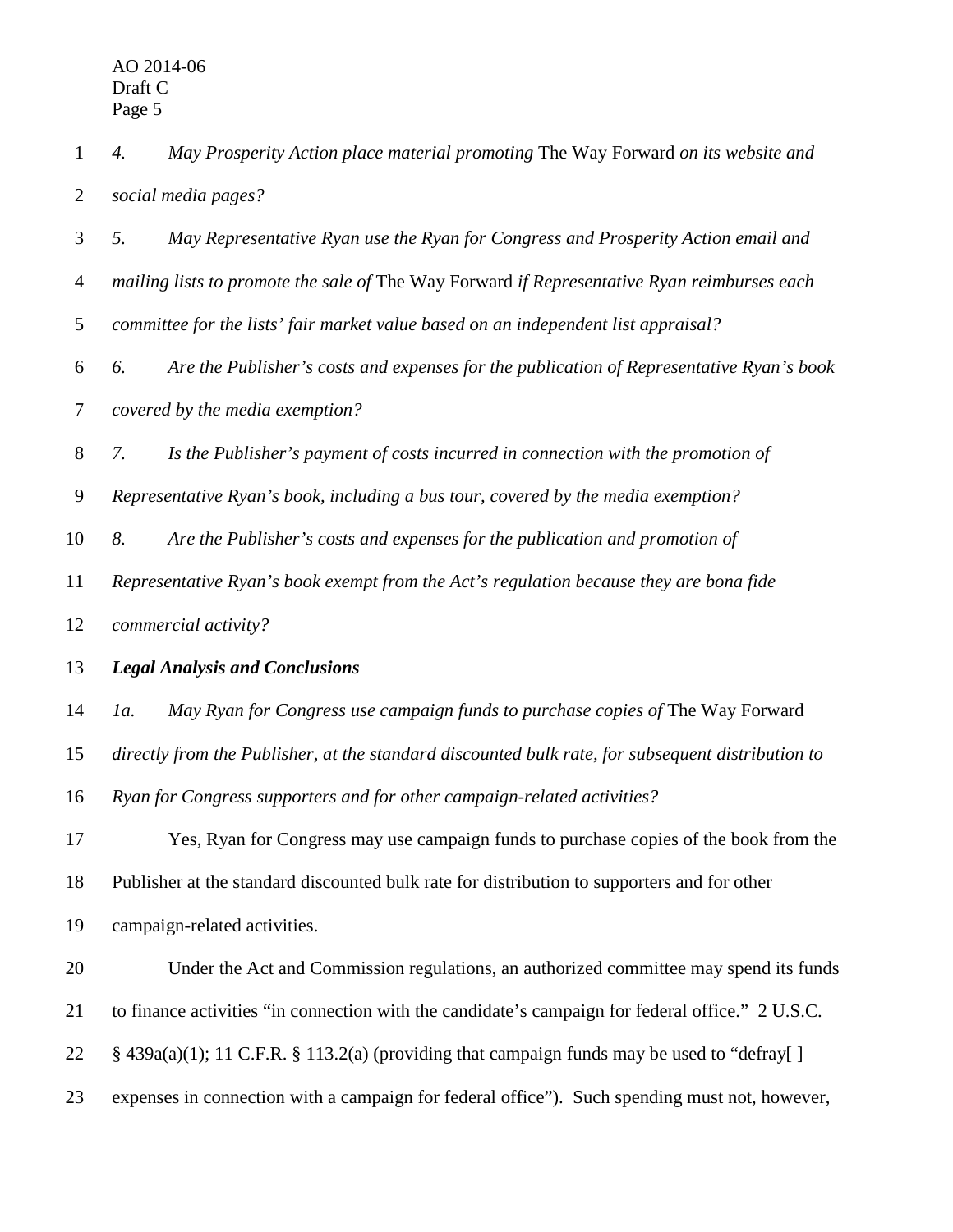result in the conversion of campaign funds to the personal use of the candidate or any other person. 2 U.S.C. § 439a(b); 11 C.F.R. §§ 113.1(g), 113.2(e).

 The Act provides that campaign funds "shall be considered to be converted to personal use if [the funds are] used to fulfill any commitment, obligation or expense of a person that would exist irrespective of the candidate's election campaign or individual's duties as a holder of Federal office." 2 U.S.C. § 439a(b); *see also* 11 C.F.R. § 113.1(g). The Act and Commission regulations provide a non-exhaustive list of uses of campaign funds that are *per se* personal use. 2 U.S.C. § 439a(b)(2); 11 C.F.R. § 113.1(g)(1)(i). For uses of campaign funds not on this list, the Commission determines, on a case-by-case basis, whether they constitute personal use. 11 C.F.R. § 113.1(g)(1)(ii).

 The purchase of a candidate's book is not one of the *per se* personal uses listed in the Act and Commission regulations. *See* 2 U.S.C. § 439a(b)(2); 11 C.F.R. § 113.1(g)(1)(i).

Accordingly, the Commission determines on a case-by-case basis whether such a purchase by an

authorized committee is personal use. *See*, *e.g.*, Advisory Opinion 2011-02 (Brown); Advisory

Opinion 2006-18 (Granger); Advisory Opinion 2004-18 (Lieberman); Advisory Opinion 2001-

08 (Specter); Advisory Opinion 1995-46 (D'Amato); Advisory Opinion 1993-20 (Nighthorse

Campbell).

 The facts presented in this request are particularly similar to those presented in Advisory Opinion 2001-08 (Specter) and Advisory Opinion 2011-02 (Brown). In each of those advisory opinions, the Commission determined that the authorized committee's use of campaign funds to purchase copies of its candidate's book would defray an expense that would not exist irrespective of the campaign, and therefore the spending would not be an impermissible personal use. The Commission's conclusion in each of those advisory opinions was based on several facts: The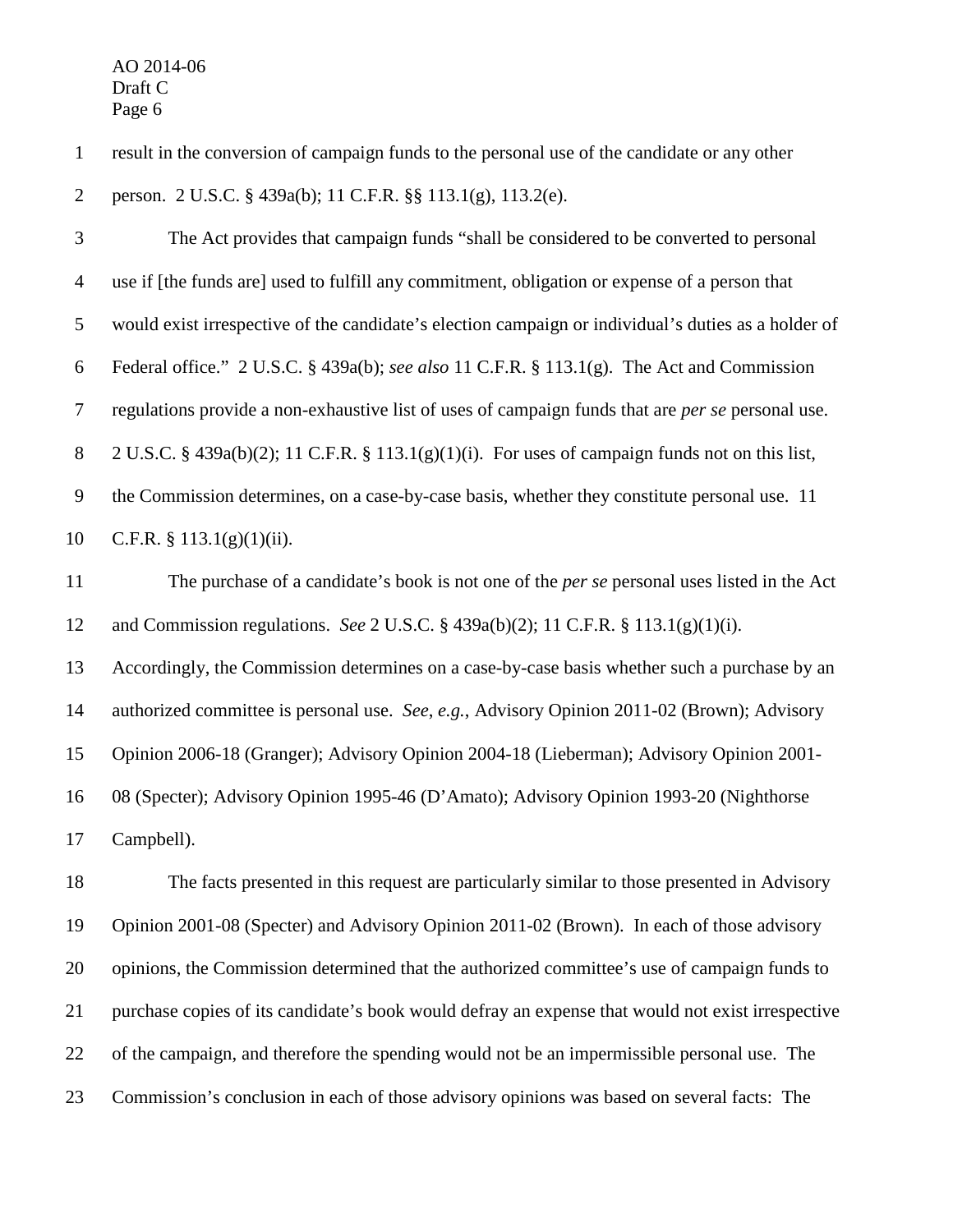11 C.F.R. § 113.2(a).

 authorized committee's funds would be used to purchase the book solely for distribution to the committee's contributors and supporters, and thus would be used by the committee only for the purpose of influencing its candidate's election to federal office; the quantity purchased would not exceed the number needed for this described purpose; all royalties attributable to the committee's purchase would be paid by the publisher to charity; and the committee's purchase would be excluded by the publisher from the royalty calculation. Advisory Opinion 2011-02 (Brown) at 5-6; Advisory Opinion 2001-08 (Specter) at 3. Similarly here, Ryan for Congress's funds would be used to purchase the book solely for distribution to contributors and supporters, and the quantity purchased would not exceed the number needed for such distribution. Thus the purchased books would be used by Ryan for

Congress only "in connection with" Representative Ryan's election. *See* 2 U.S.C. § 439a(a)(1);

 The requestors' proposal is also consistent with the Commission's prior conclusions regarding a candidate's book royalties. The Commission concluded in Advisory Opinion 2001- 08 (Specter) and Advisory Opinion 2011-02 (Brown) that no personal use results if the publisher (1) donates the candidate's royalties for his campaign's book purchases to a charitable organization that is not associated with the candidate and (2) excludes such sales from the calculation of royalties that accrue to the candidate. These are precisely the terms of the agreement proposed between Representative Ryan and the Publisher here. Consistent with prior Commission advice, the Publisher's direct contribution to charity of royalties from Ryan for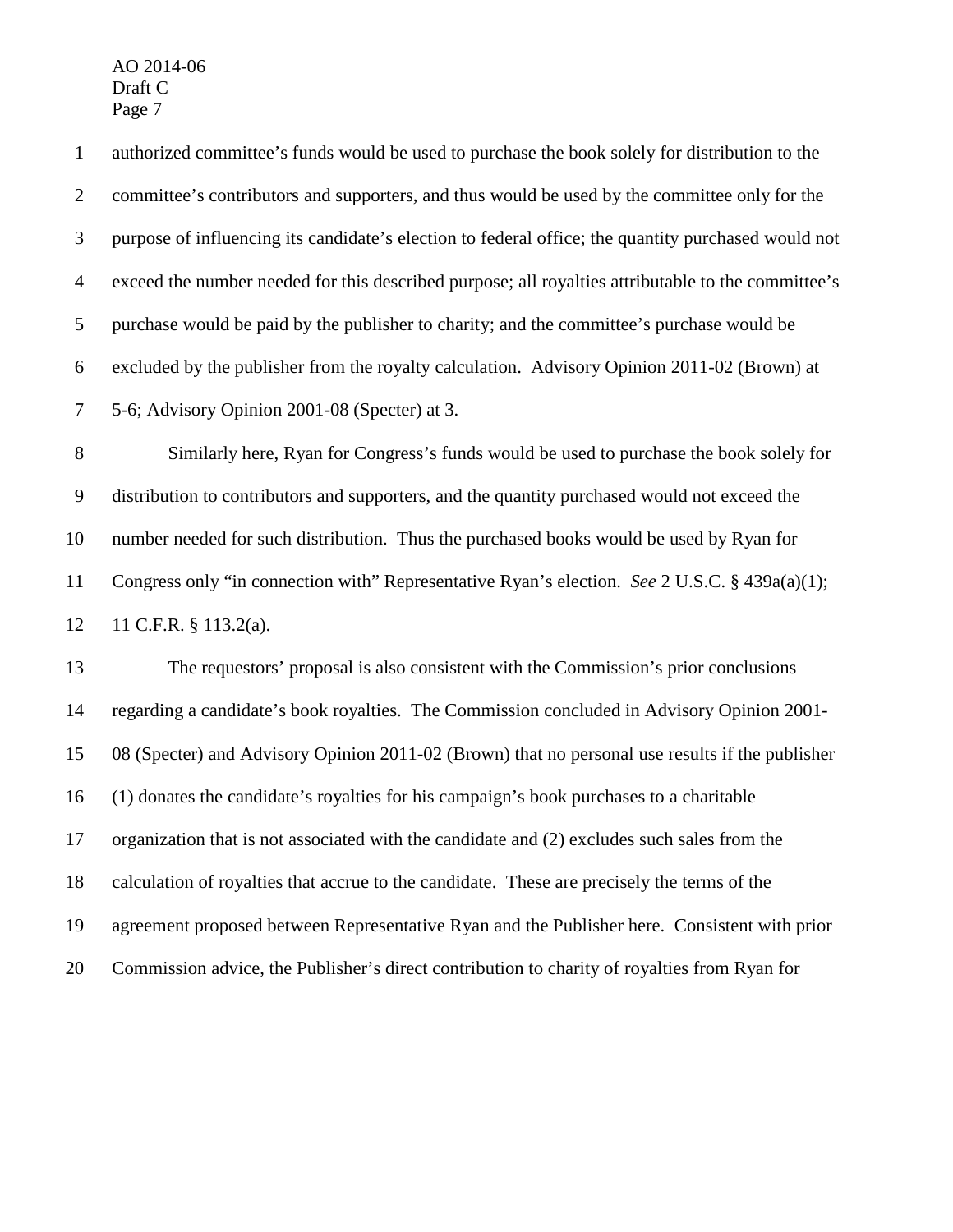Congress's purchase of the book will not result in conversion of campaign funds to

2 Representative Ryan's personal use.<sup>[1](#page-8-0)</sup>

 Accordingly, as in Advisory Opinion 2001-08 (Specter) and Advisory Opinion 2011-02 (Brown), the Commission concludes that Ryan for Congress's proposed use of campaign funds to purchase Representative Ryan's book for distribution to contributors and supporters will defray an expense that would not exist irrespective of his campaign and will not be an impermissible personal use of campaign funds, so long as all royalties for Ryan for Congress's purchase are paid by the Publisher directly to charity and are not included in the calculation of any royalties due to Representative Ryan. *1b. Does Ryan for Congress's purchase of books from the Publisher at the standard, discounted bulk rate result in an in-kind contribution from the Publisher to Ryan for Congress?* No, Ryan for Congress's purchase of books from the Publisher at the standard, discounted bulk rate does not result in an in-kind contribution from the Publisher to Ryan for Congress. The term "contribution" includes "anything of value" given for the purpose of influencing an election or given by a corporation to a political committee in connection with a federal election. 2 U.S.C. §§ 431(8)(A)(i), 441b(b)(2); 11 C.F.R. §§ 100.7(a)(1), 114.1(a)(1). "Anything of value" includes providing goods or services at less than the usual and normal charge. 11 C.F.R. § 100.7(a)(1)(iii)(A). The "usual and normal charge" for goods is the price of those goods in the market from which they ordinarily would have been purchased at the time of 21 the transaction at issue. 11 C.F.R.  $\S$  100.7(a)(1)(iii)(B). The sale of goods or services at a

<span id="page-8-0"></span>Representative Ryan "must also not receive any personal benefit, tangible or intangible, for the royalties the Publisher donates to charity for the sales of the book to [his campaign committee]." Advisory Opinion 2011-02 (Brown) at 6.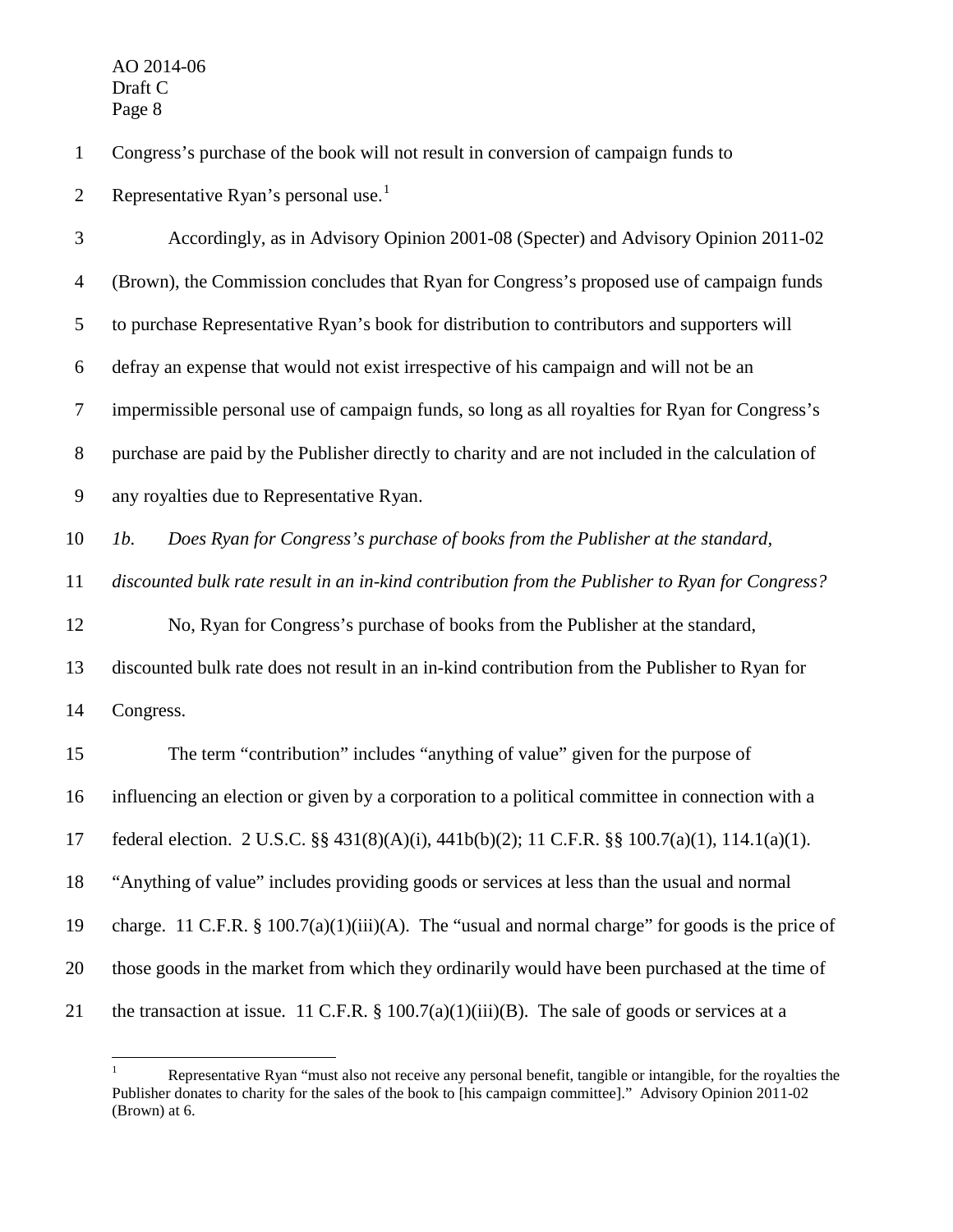| $\mathbf{1}$   | discount does not result in a contribution when the discount is made available in the ordinary      |
|----------------|-----------------------------------------------------------------------------------------------------|
| $\overline{2}$ | course of business and on the same terms and conditions to the vendor's other customers that are    |
| 3              | not political organizations or committees. See, e.g., Advisory Opinion 2004-18 (Lieberman) at       |
| $\overline{4}$ | 3; Advisory Opinion 2001-08 (Specter) at 3; Advisory Opinion 1996-02 (CompuServe);                  |
| 5              | Advisory Opinion 1995-46 (D'Amato) at 3.                                                            |
| 6              | As in Advisory Opinion 2004-18 (Lieberman) and Advisory Opinion 2001-08 (Specter),                  |
| 7              | Ryan for Congress indicates that the bulk rate it will pay is a standard, discounted price that the |
| $8\phantom{1}$ | Publisher, under normal industry practice, makes available on equal terms to other bulk             |
| 9              | purchasers that are not political organizations or committees. Accordingly, the Commission          |
| 10             | concludes that Ryan for Congress's payment of the standard, discounted bulk rate will not result    |
| 11             | in a contribution from the Publisher.                                                               |
| 12             | May Prosperity Action use committee funds to purchase copies of The Way Forward<br>$2a$ .           |
| 13             | directly from the Publisher, at the standard discounted bulk rate, for subsequent distribution to   |
| 14             | Prosperity Action supporters and for other election-related activities?                             |
| 15             | The Commission concludes that, under the circumstances described in the request, the                |
| 16             | conduct proposed in Question 2a is not in violation of the Act or Commission regulations. The       |
| 17             | Commission could not agree as to the legal basis for that conclusion by the required                |
| 18             | four affirmative votes. 2 U.S.C. $\S$ 437c(c); 11 C.F.R. $\S$ 112.4(a).                             |
| 19             | 2 <i>b</i> .<br>Does Prosperity Action's purchase of books from the Publisher at the standard,      |
| 20             | discounted bulk rate result in an in-kind contribution from the Publisher to Prosperity Action?     |
| 21             | No, Prosperity Action's purchase of books from the Publisher at the standard, discounted            |
| 22             | bulk rate does not result in an in-kind contribution from the Publisher to Prosperity Action.       |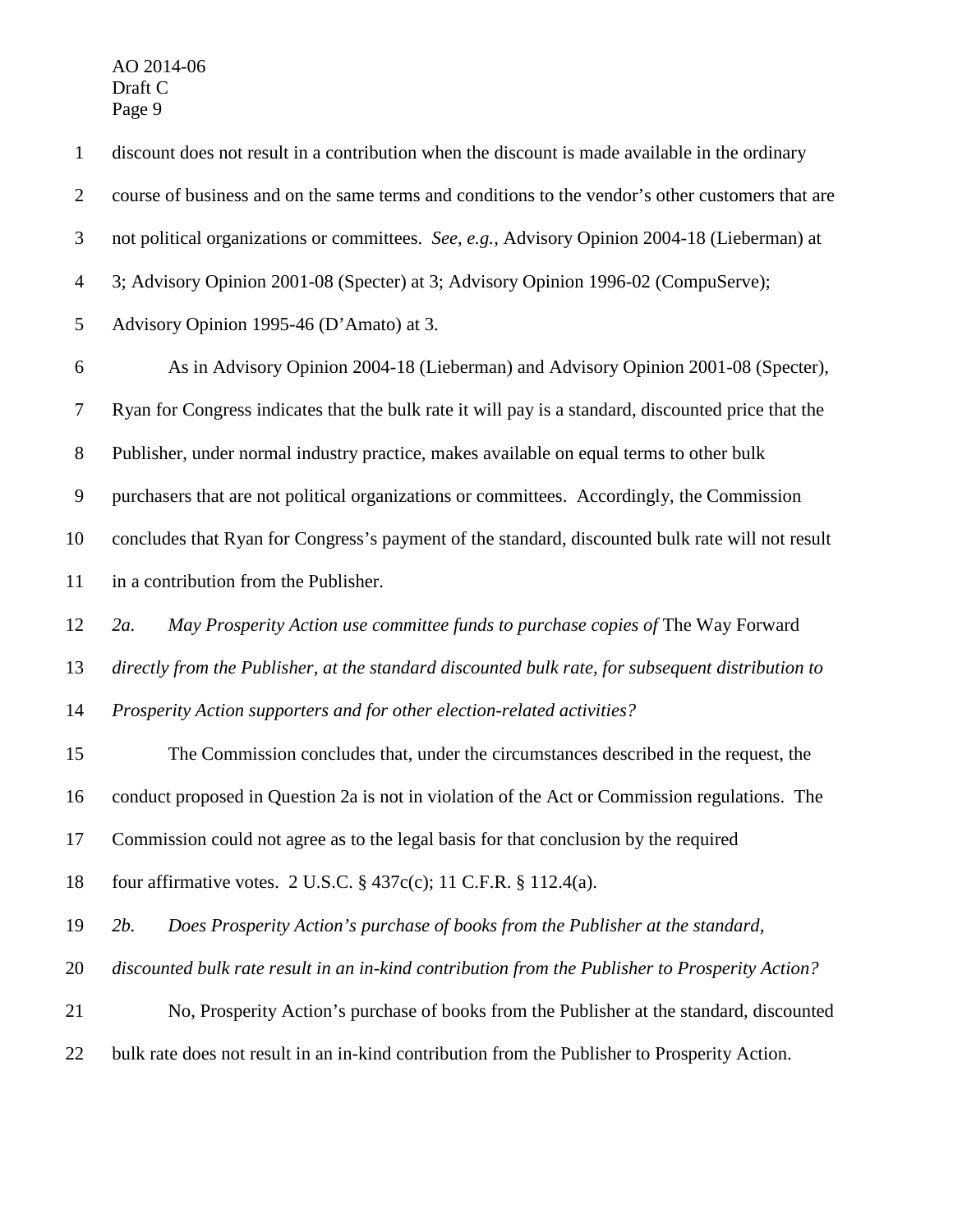| $\mathbf{1}$     | As discussed above with respect to Ryan for Congress's purchase of books at the                       |
|------------------|-------------------------------------------------------------------------------------------------------|
| $\overline{2}$   | discounted bulk rate, the sale of goods or services at a discount does not result in a contribution   |
| 3                | when the discount is made available in the ordinary course of business and on the same terms          |
| $\overline{4}$   | and conditions to the vendor's other customers that are not political organizations or committees.    |
| 5                | As in Advisory Opinion 2004-18 (Lieberman) and Advisory Opinion 2001-08 (Specter),                    |
| 6                | Prosperity Action indicates that the bulk rate it will pay is a standard, discounted price that the   |
| 7                | Publisher, under normal industry practice, makes available on equal terms to other purchasers         |
| $8\,$            | that are not political organizations or committees. Accordingly, the Commission concludes that        |
| $\boldsymbol{9}$ | Prosperity Action's payment of the standard, discounted bulk rate will not result in a contribution   |
| 10               | from the Publisher.                                                                                   |
| 11               | May Ryan for Congress place material promoting The Way Forward on its website and<br>$\mathfrak{Z}$ . |
| 12               | social media pages so long as the cost of doing so is de minimis?                                     |
| 13               | Yes, Ryan for Congress may post a <i>de minimis</i> amount of material promoting the book on          |
| 14               | its website and social media pages at a <i>de minimis</i> cost.                                       |
| 15               | The Act provides that an unlawful conversion of campaign funds to personal use occurs                 |
| 16               | when such funds are "used to fulfill any commitment, obligation, or expense of a person that          |
| 17               | would exist irrespective of the candidate's election campaign or individual's duties as a holder of   |
| 18               | Federal office." 2 U.S.C. § 439a(b)(2); see also 11 C.F.R. § 113.1(g). The Commission has             |
| 19               | previously determined that the expenses associated with marketing a book that a commercial            |
| 20               | publisher publishes and for which it pays royalties to the candidate are expenses that would exist    |
| 21               | irrespective of the candidate's election campaign or duties as a federal officeholder. See            |
| 22               | Advisory Opinion 2011-02 (Brown) at 6; Advisory Opinion 2006-07 (Hayworth) at 3; Advisory             |
| 23               | Opinion 2006-18 (Granger) at 3. Therefore, the use of an authorized committee's asset, such as        |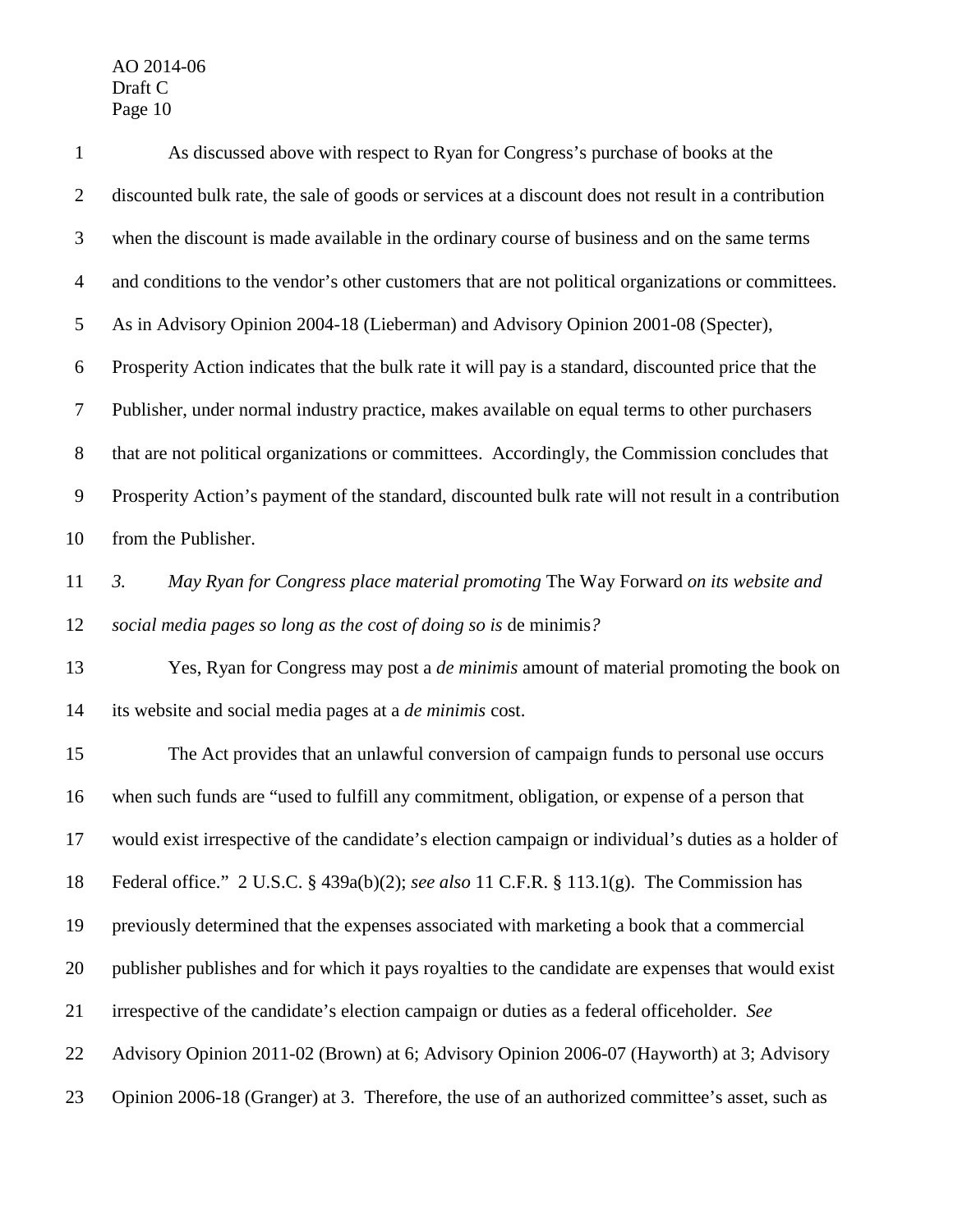its website, to promote the candidate's book would ordinarily constitute a prohibited personal

use. *See* Advisory Opinion 2011-02 (Brown) at 6; Advisory Opinion 2006-07 (Hayworth) at 3;

Advisory Opinion 2006-18 (Granger) at 3.

 However, the Commission also previously has concluded that the addition of a small amount of promotional material about a candidate's book to an authorized committee's website or social media pages does not constitute a prohibited personal use of campaign funds, provided that both the amount of promotional material and the cost to the committee are *de minimis*. *See* Advisory Opinion 2011-02 (Brown) at 7; Advisory Opinion 2006-07 (Hayworth) at 3. In one instance, the Commission concluded that a proposal to post promotional material comprising up to 25 percent of the authorized committee's website's homepage, 25 percent of the committee's Facebook page, 10 percent of the committee's Twitter page, and 25 percent of the candidate's LinkedIn page did not appear to represent a *de minimis* amount of material. Advisory Opinion 2011-02 (Brown) at 7. In another instance, the Commission concluded that the addition of one or two sentences of promotional material about a candidate's book to an authorized committee's substantial website was *de minimis*. Advisory Opinion 2006-07 (Hayworth) at 3.

 Here, Ryan for Congress proposes to promote the book on its website, limiting references to the book to one or two sentences that include hyperlinks to additional information on the Publisher's website or to online booksellers. Ryan for Congress states that the cost of adding this material to the committee's website would be *de minimis*. The committee also proposes to promote the book through similar brief references and hyperlinks on its social media pages, 1 which, the request notes, are generally free to use.<sup>2</sup> The Commission concludes that the amount

<span id="page-11-0"></span><sup>&</sup>lt;sup>2</sup> Paid advertising can be purchased on Facebook and Twitter, but such advertising "is not contemplated here." AOR at 9.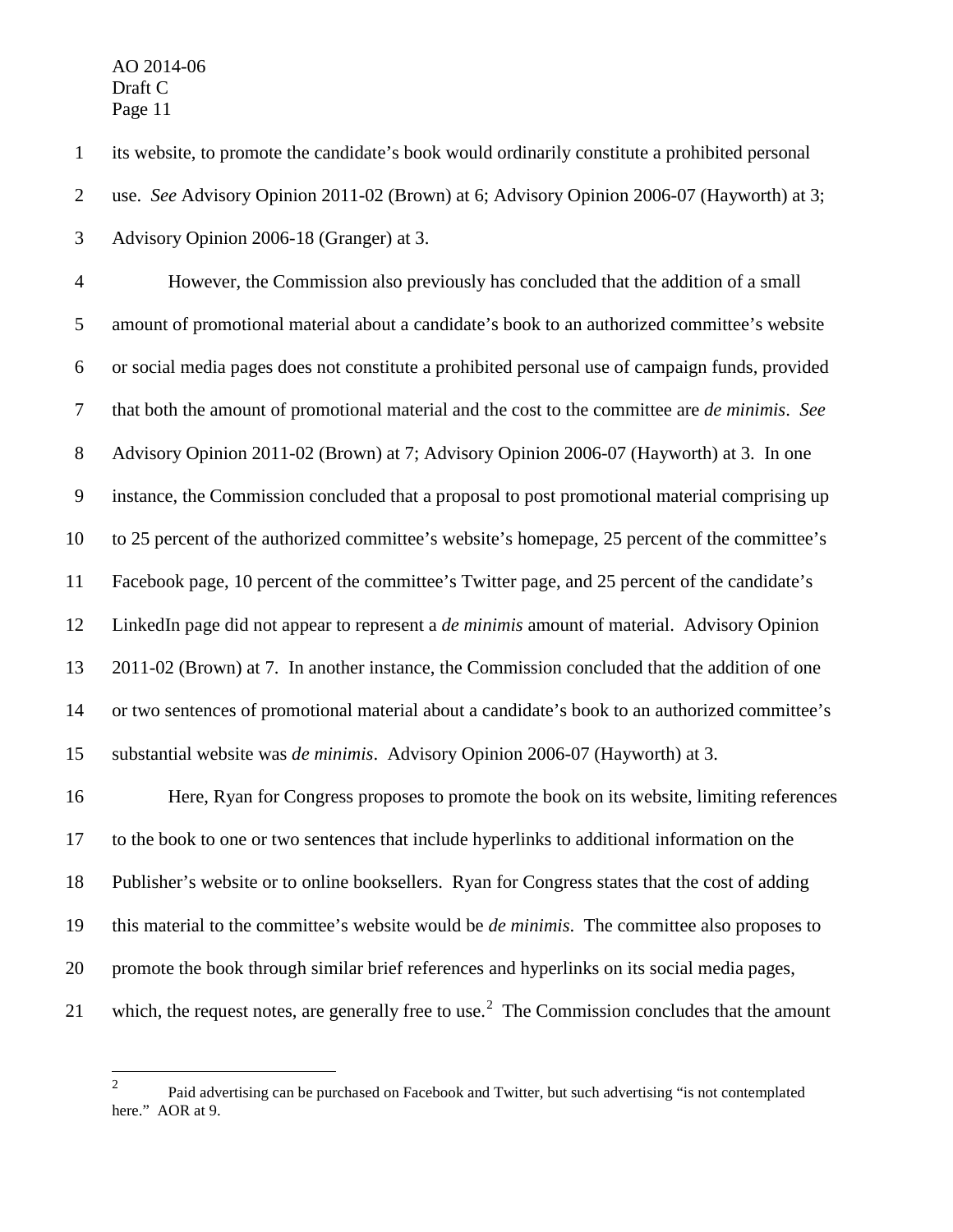| $\mathbf{1}$   | of such material promoting the book is <i>de minimis</i> and Ryan for Congress may place them on its      |
|----------------|-----------------------------------------------------------------------------------------------------------|
| $\overline{2}$ | website and social media pages, so long as the cost of doing so is de minimis.                            |
| 3              | May Prosperity Action place material promoting The Way Forward on its website and<br>4.                   |
| $\overline{4}$ | social media pages?                                                                                       |
| 5              | The Commission could not agree to a conclusion by the required four affirmative votes.                    |
| 6              | 2 U.S.C. § 437c(c); 11 C.F.R. § 112.4(a).                                                                 |
| $\tau$         | 5.<br>May Representative Ryan use the Ryan for Congress and Prosperity Action email and                   |
| $8\,$          | mailing lists to promote the sale of The Way Forward if Representative Ryan reimburses each               |
| $\overline{9}$ | committee for the lists' fair market value based on an independent list appraisal?                        |
| 10             | Yes, Representative Ryan may use the Ryan for Congress and Prosperity Action email                        |
| 11             | and mailing lists to promote the sale of The Way Forward if Representative Ryan reimburses                |
| 12             | each committee for its lists' fair market value.                                                          |
| 13             | The Commission has long recognized that a political committee's mailing lists are assets                  |
| 14             | that have value and that are frequently sold, rented, or exchanged in a market. See, e.g.,                |
| 15             | Advisory Opinion 2011-02 (Brown) at 7-8; Advisory Opinion 2002-14 (Libertarian National                   |
| 16             | Committee) at 4-5; Advisory Opinion 1982-41 (Dellums) at 2; Advisory Opinion 1981-46                      |
| 17             | (Dellums) at 2. Thus, as to Representative Ryan's rental of Ryan for Congress's mailing lists,            |
| 18             | the relevant question is whether the Representative's rental constitutes personal use of the              |
| 19             | Committee's asset. Commission regulations provide that "the transfer of a campaign committee"             |
| 20             | asset is not personal use so long as the transfer is for fair market value." 11 C.F.R. $\S 113.1(g)(3)$ . |
| 21             | Accordingly, Representative Ryan's proposal to rent his campaign committee's mailing lists for            |
| 22             | their fair market value, as determined by an independent list broker, is permissible.                     |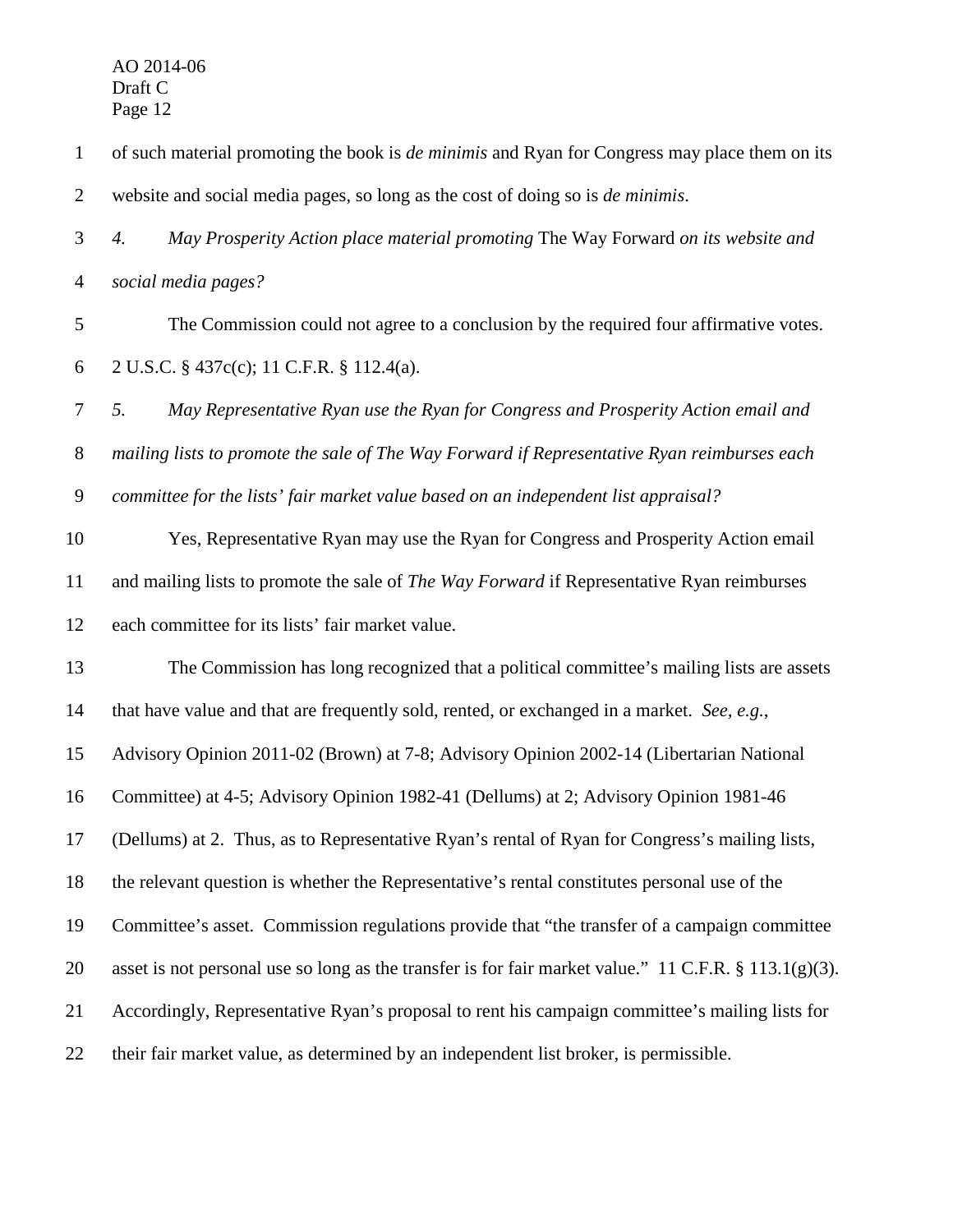| $\mathbf{1}$     | As discussed above, the personal use prohibition implemented in 11 C.F.R. $\S$ 113.1(g)             |
|------------------|-----------------------------------------------------------------------------------------------------|
| $\overline{2}$   | does not apply to leadership PACs, but 11 C.F.R. $\S$ 113.1(g)(6) provides that third-party         |
| 3                | defrayals of a candidate's expenses that would otherwise constitute personal use are                |
| $\overline{4}$   | contributions to that candidate. By providing its mailing list to Representative Ryan for purposes  |
| 5                | of marketing his book, Prosperity Action would defray some of his personal marketing expenses,      |
| 6                | and therefore section $113.1(g)(6)$ is potentially implicated here. The Commission has              |
| $\tau$           | determined, however, that no contribution results when a political committee leases its mailing     |
| $8\,$            | list, provided that: (1) the mailing list has an ascertainable fair market value; (2) the political |
| $\boldsymbol{9}$ | committee leases the mailing list at the usual and normal charge in a bona fide, arm's-length       |
| 10               | transaction; and (3) the list is used in a commercially reasonable manner consistent with such      |
| 11               | arm's-length agreement. Advisory Opinion 2002-14 (Libertarian National Committee) at 4.             |
| 12               | Representative Ryan proposes to enter into a list rental agreement with Prosperity Action that      |
| 13               | will comply with the requirements of Advisory Opinion 2002-14 (Libertarian National                 |
| 14               | Committee), including payment of fair market value for the lists. Therefore, Representative         |
| 15               | Ryan's rental of Prosperity Action's mailing lists will not result in a contribution by Prosperity  |
| 16               | Action to Representative Ryan under 11 C.F.R. § 113.1(g)(6). <sup>3</sup>                           |
| 17               | Are the Publisher's costs and expenses for the publication of Representative Ryan's book<br>6.      |
| 18               | covered by the media exemption?                                                                     |
|                  |                                                                                                     |

- *7. Is the Publisher's payment of costs incurred in connection with the promotion of*
- *Representative Ryan's book, including a bus tour, covered by the media exemption?*

<span id="page-13-0"></span><sup>&</sup>lt;sup>3</sup> The rental payments at fair market value also will not constitute contributions from Representative Ryan to Prosperity Action. *See* Advisory Opinion 2002-14 (Libertarian National Committee) at 5.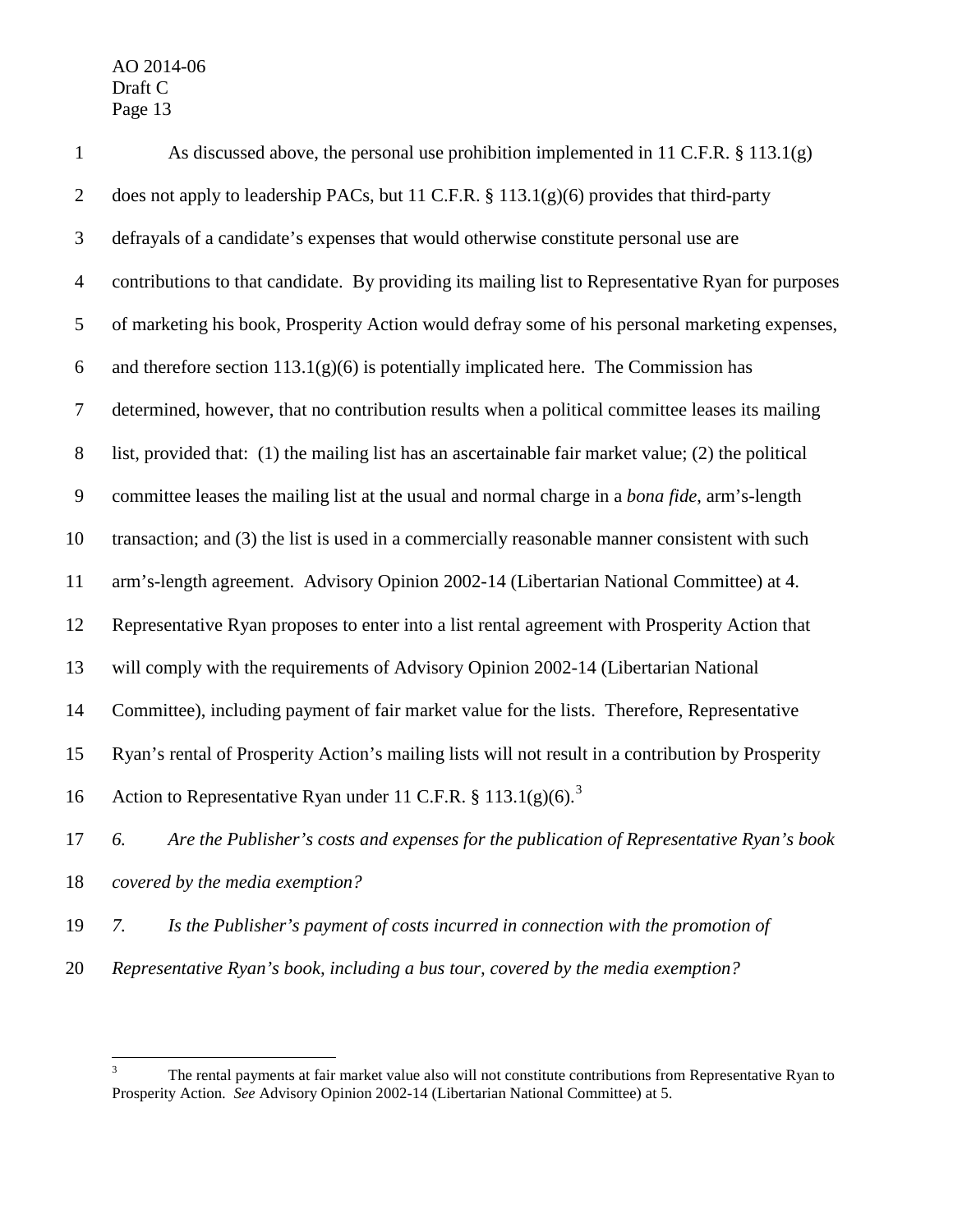*8. Are the Publisher's costs and expenses for the publication and promotion of* 

 *Representative Ryan's book exempt from the Act's regulation because they are bona fide commercial activity?*

 Yes, the Publisher's costs and expenses for the publication and promotion of Representative Ryan's book are not subject to the Act's regulation because they are *bona fide* commercial activity.

The Publication and Promotion of the Book are *Bona Fide* Commercial Activity

 The Act and Commission regulations limit the term "contribution" to "any gift, subscription, loan, advance, or deposit of money or anything of value made by any person *for the purpose of influencing any election for Federal office*." 2 U.S.C. § 431(8)(A)(i) (emphasis added); *see also* 11 C.F.R. § 100.52. For corporations, "the term 'contribution or expenditure' also includes any direct or indirect payment, distribution, loan, advance, deposit, or gift of money, or any services, or anything of value . . . to any candidate . . . *in connection with any election*." 2 U.S.C. § 441b(b)(2) (emphasis added). A corporation's *bona fide* commercial activity is neither "for the purpose of influencing any election for federal office" nor "in connection with any election" and thus is not a contribution or otherwise subject to regulation under the Act. *See, e.g.*, First Gen. Counsel's Rpt. at 13-17, MUR 5474 and 5539 (Dog Eat Dog Films, Inc.) (May 25, 2005) ("Dog Eat Dog"); Advisory Opinion 1994-30 (Conservative Concepts/Pence) at 3-7; Advisory Opinion 1989-21 (Create-a-Craft) at 4. In determining whether activity is *bona fide* commercial activity, the Commission has identified a number of factors, including: "(1) whether the sales of the merchandise involve fundraising activity or solicitations for political contributions; (2) whether the activity is engaged in by the vendor for genuinely commercial purposes and not for the purpose of influencing an election; (3) whether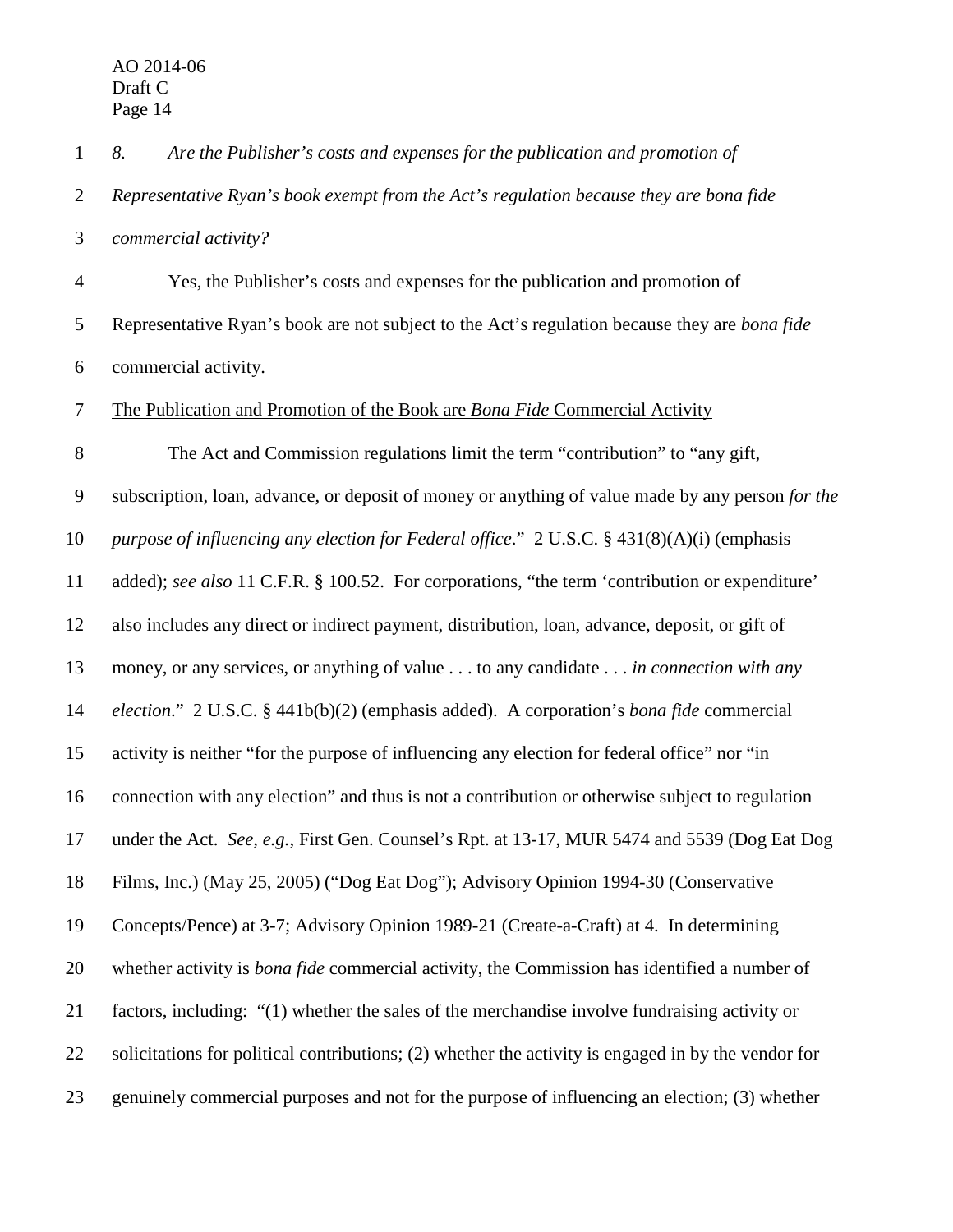the items are sold at the vendor's usual and normal charge; and (4) whether the purchases are made by individuals for their personal use." Dog Eat Dog at 14; *see also* Advisory Opinion 1994-30 (Conservative Concepts/Pence) at 4; Advisory Opinion 1989-21 (Create-a-Craft) at 4. The Publisher's activities, as described in the request, would involve only the publication, promotion, and sale of Representative Ryan's book, not any fundraising activity or solicitations for political contributions for Representative Ryan, Ryan for Congress, or Prosperity Action. AOR at 16*.* Such publication, promotion, and sale — especially as conducted by a "long established and prominent publisher" that "publishes a wide variety of different types of books, both political and non-political," *id*. at 1, 16 — are genuine commercial activity on their face. There is no indication in the request that the Publisher seeks to influence a federal election. All of Representative Ryan's books will be sold at usual and normal sales prices (including standard bulk discounts, where applicable). *See id*. at 2, 16. Based on these representations, the Commission concludes that the Publisher's publication of Representative Ryan's book and payment of the related promotional costs described in the request are *bona fide* commercial 15 activity, and thus they are outside the scope of the Act's regulation.<sup>[4](#page-15-0)</sup> This response constitutes an advisory opinion concerning the application of FECA and Commission regulations to the specific transaction or activity set forth in your request. *See* 2 U.S.C. § 437f. The Commission emphasizes that, if there is a change in any of the facts or assumptions presented, and such facts or assumptions are material to a conclusion presented in this advisory opinion, then the requestors may not rely on that conclusion as support for their

<span id="page-15-0"></span><sup>&</sup>lt;sup>4</sup> The request asks whether the Publisher's activities are covered by the media exemption from the definitions of "expenditure" and "contribution." 2 U.S.C. §§ 431(9)(B)(i); *see also* 11 C.F.R. §§ 100.73, 100.132. Because the Publisher's publication of Representative Ryan's book and related promotional activities are *bona fide* commercial activity, and thus already outside the scope of the Act's regulation, the Commission need not determine whether the same activities would also qualify for the media exemption.